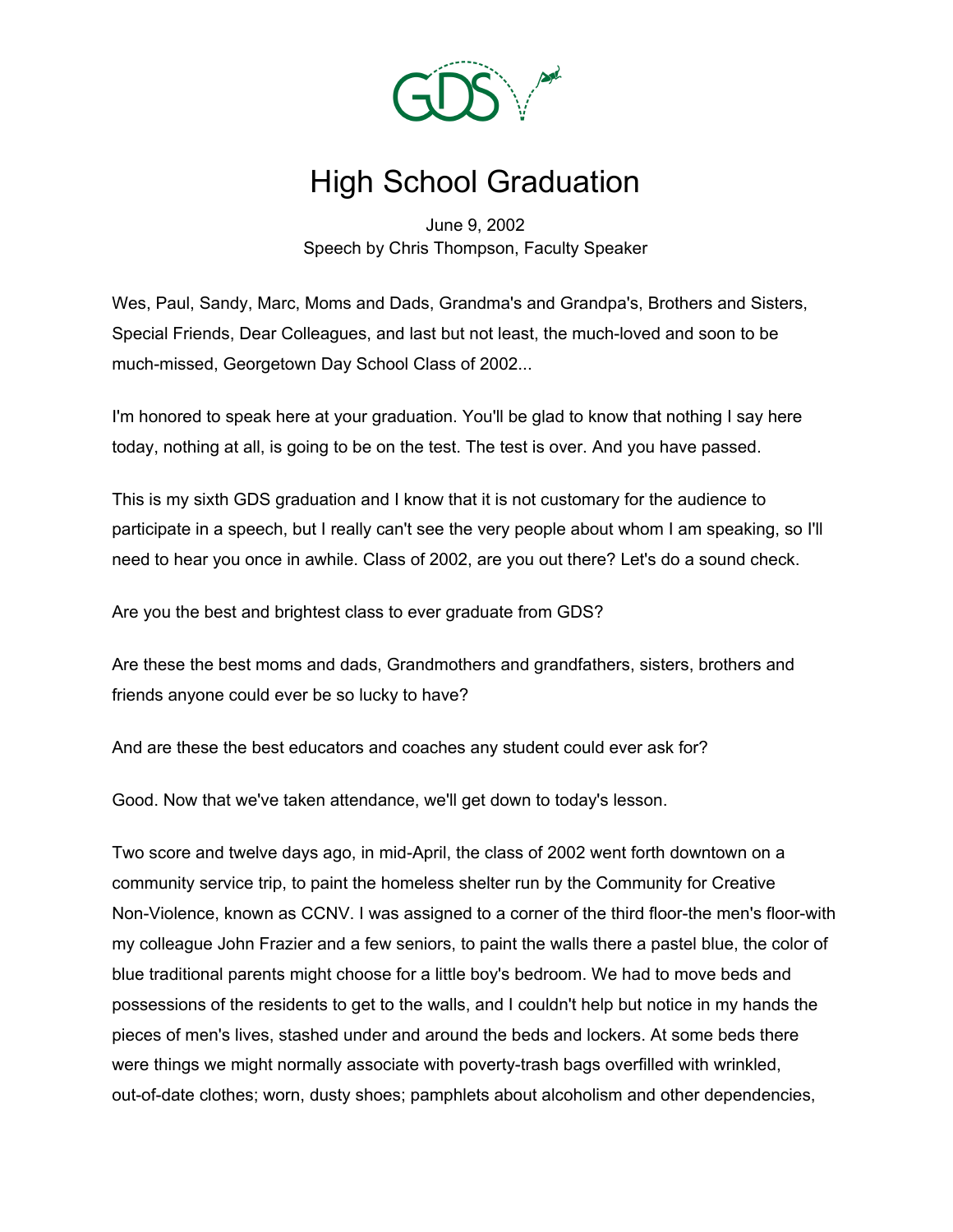and the like. But near one of the beds I had to move was a makeshift closet holding some decent suits, white shirts, and ties, and from beneath that bed were polished shoes, with shoe trees in them. This man's belongings included golf paraphernalia and some decent literature…John Steinbeck, as I recall. This stuff looked not all that different from my stuff or maybe some of your stuff. It was for me a strange moment of recognition. This moment of recognition got me to thinking about these men who had fallen somehow, out of home, out of the economy, and how the CCNV had made a decision that this place was where their fall would stop. The CCNV in essence had said below this floor we will not let you fall. I watched our students painting these men's walls little-boy-blue and chatting away about movies and music and college, and somehow William Wordsworth's line "The child is father to the man" came to mind. That line, the Child is Father to the Man, is from Wordsworth's poem "My Heart Leaps Up When I Behold."

Watching our kids painting away, it occurred to me that Wordsworth in a way could have been describing one poignant aspect of how Georgetown Day School, at our best, teaches our students—to be fathers and mothers to the men and women that they are on the way to becoming. Class of 2002, during your years at the high school, we encouraged skeptical questioning, we gave you choice in the curriculum, maybe not enough choice for some of you, but choice, still. We gave you as much autonomy as we could and allowed you leave the campus when you wanted. We gave you room to grow, but to grow yourselves.

You came to the high school as children, really, but you leave, today, as intellectually sovereign young adults. The child can indeed be father to the man or mother to the woman. Indeed, you have been increasingly so these past four years. You didn't have to do all of the work you did, but you did. You didn't have to try out for plays and musicals, but you did. You didn't have to take up a grueling sport for which you were, most of you, unlikely to get scholarships, but you did. Maybe you did some of these things to polish up your college application, but that's actually the kind of foresight and dedication to purpose that is a sign of a child growing himself or herself into an adult.

Wordsworth in his line the child is father to the man was actually referring to the need for the spirit of childhood to persist into adulthood if we are to be happy in this world, that we should feel joy in the sight of a rainbow at twenty five or forty or sixty or eighty years of age, just as we did when we were five or eighty years old. In its heart the school, I think, has at least attempted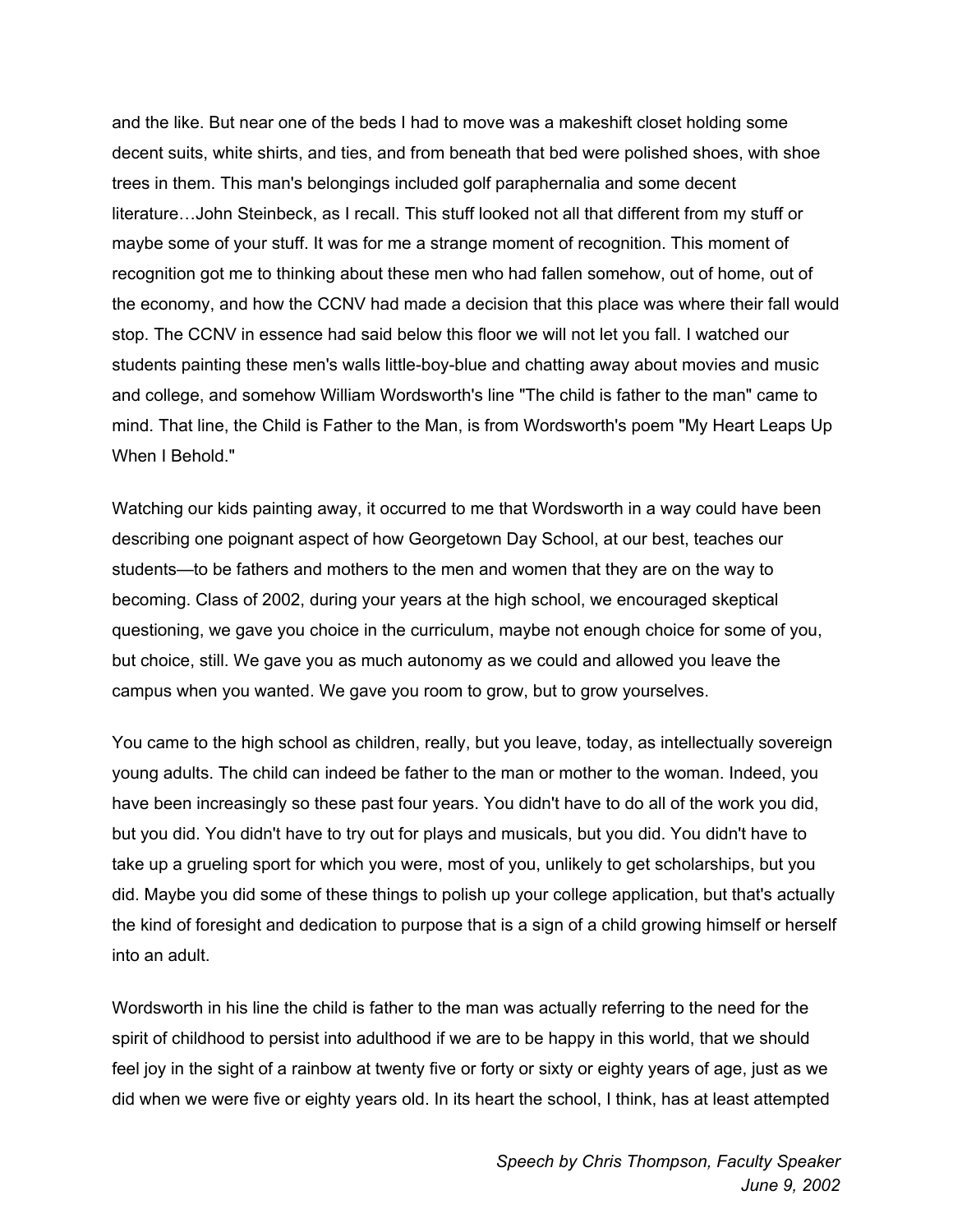to encourage the life of what Emerson called the piquant and charming nonchalance of youth, even as we were overtly paying a bit more attention to your journey to adulthood. The school at its best understands and tolerates, what I might call "variance in the onset of maturity" in our students, and I know I speak for more than just myself when I say that even as we encouraged you toward controlled, adult behavior, in conversations behind the closed doors of our departments we also celebrated you for the child in each of you, and we took joy in the moments when that spirit erupted. You help keep us young.

Finally, there's a third way that the child can be father to the man at GDS. During that painting trip to the CCNV shelter back in April, I was at one point up on a ladder, painting near the ceiling when one of the seniors, out of the blue, as it were, asked me a question. I won't embarrass him by saying his name, but Cliff asked: "So Chris, for a teacher, is it considered a good thing to be nominated as graduation speaker?"

At the time, about six weeks ago, I wasn't sure, actually. And I said so. I said, "Well, it's a bit odd, because I guess students nominate teachers based on who they see in the classroom, and in the classroom, and, well, you know, I teach, I tell stories, maybe some jokes, and I'm not sure I can be that way for a graduation speech, so I'm kind of afraid I'll be disappointing."

He said "Chris, we didn't nominate you because we thought you'd be funny. We nominated you because we think you can say something meaningful about a very important day in our lives."

Well. I was on the ladder and the students were below me, but the situation felt somehow reversed at that moment. I felt corrected, as I have in some of the best moments I've spent with the Class of 2002 over the past four years. Exchanges like that one, in which students and teachers, on a first-name basis, ask serous and forthright questions, and expect and get serious and forthright answers, allow moments in which the child can indeed be father to the man, offering insight or even advice, thinking and learning, side-by-side and not, despite the ladder, one above the other.

Moms and Dads, Grandma's and Grandpa's Brothers and Sisters, Special Friends, and Colleagues…One day not that long from now, we all will have entrusted the world, our world, to these children. We have allowed them to be children even as we have encouraged them to grow into purposeful and principled young adults. We have built for them staircases, which they